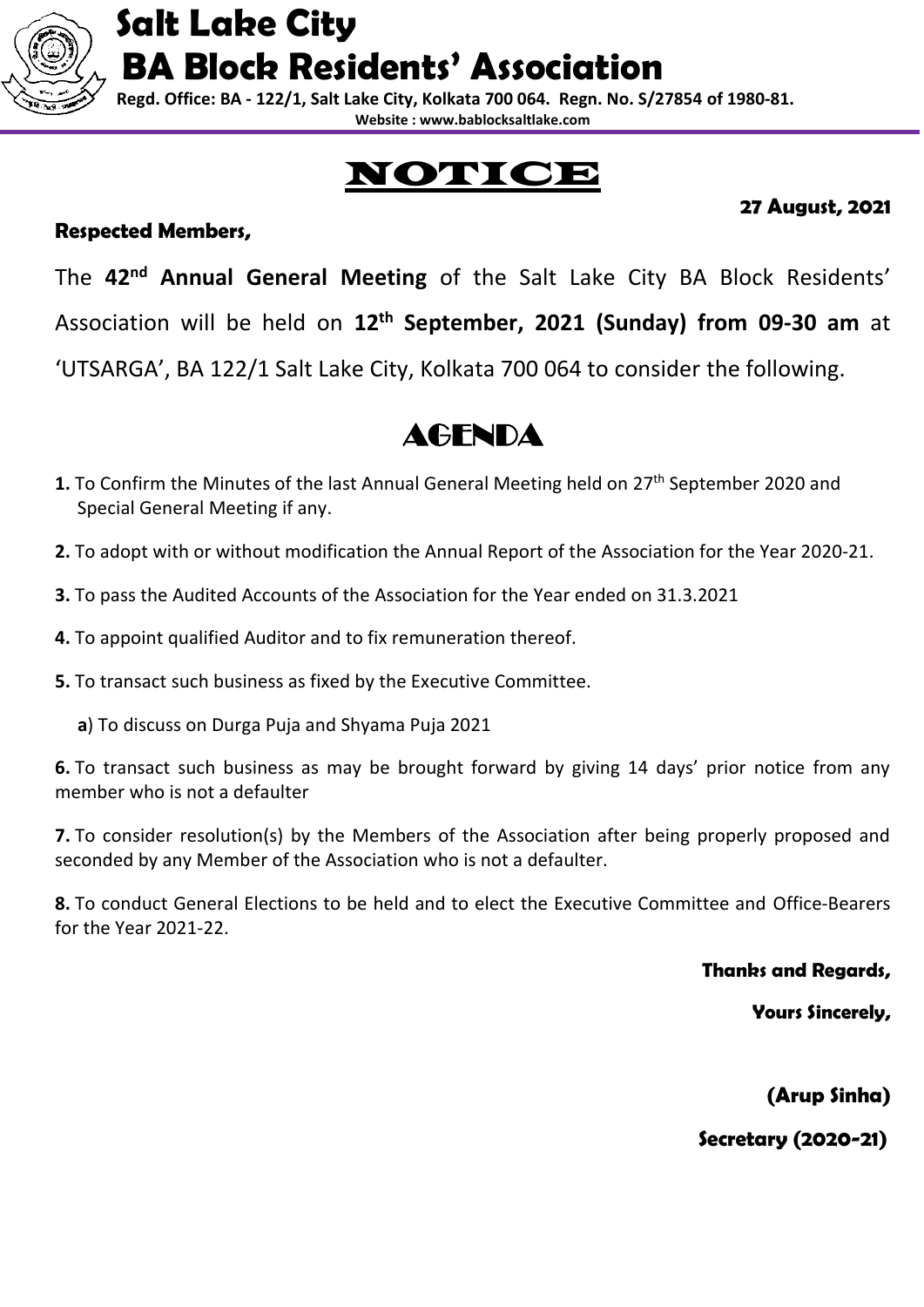

 **Regd. Office: BA - 122/1, Salt Lake City, Kolkata 700 064. Regn. No. S/27854 of 1980-81. Website : www.bablocksaltlake.com**

# OTICE:

### **27 August, 2021**

**Election of the Executive Committee and Office-Bearers 2021-22 through Secret Ballot Dear Members,**

#### **Greetings to All!**

 First of all I would like to share with you that we are all going through to a very tough time due to Covid pandemic worldwide now a days, which perhaps never happened in human civilization before. Our daily life and activities are now restricted to save ourselves from deadly corona viruses. We all experienced a long and continuous nationwide lockdown and till date situation has not become normal.

 Due to the covid pandemic, normal activities of our association have been greatly disturbed. We were not able to conduct our AGM and the election for the Executive Committee for 2021-22 in due course. Therefore within the term of the previous executive committee of 2020-21, we approached our Registrar of Firms and Societies to guide us and give us guidelines what to do in this situation to carry out daily activities of our Association. The said learned Registrar till date hasn't replied our letter and we didn't get any directive from them as yet.

 Therefore, after a long wait and major relaxation from the Govt. of West Bengal relating to Covid, we have started preparation to hold AGM and initiate the process to conduct election of the office bearers and the members of the executive committee for 2021-22.

We called an Executive Committee meeting on  $27<sup>th</sup>$  August, 2021 and decided to hold AGM on 12th September, 2021. The AGM and the election of the executive committee for 2021-22 will be held following all Covid precautionary norms and social distancing as directed time to time by the both State and Central Government authority. All respected members are also requested to follow this.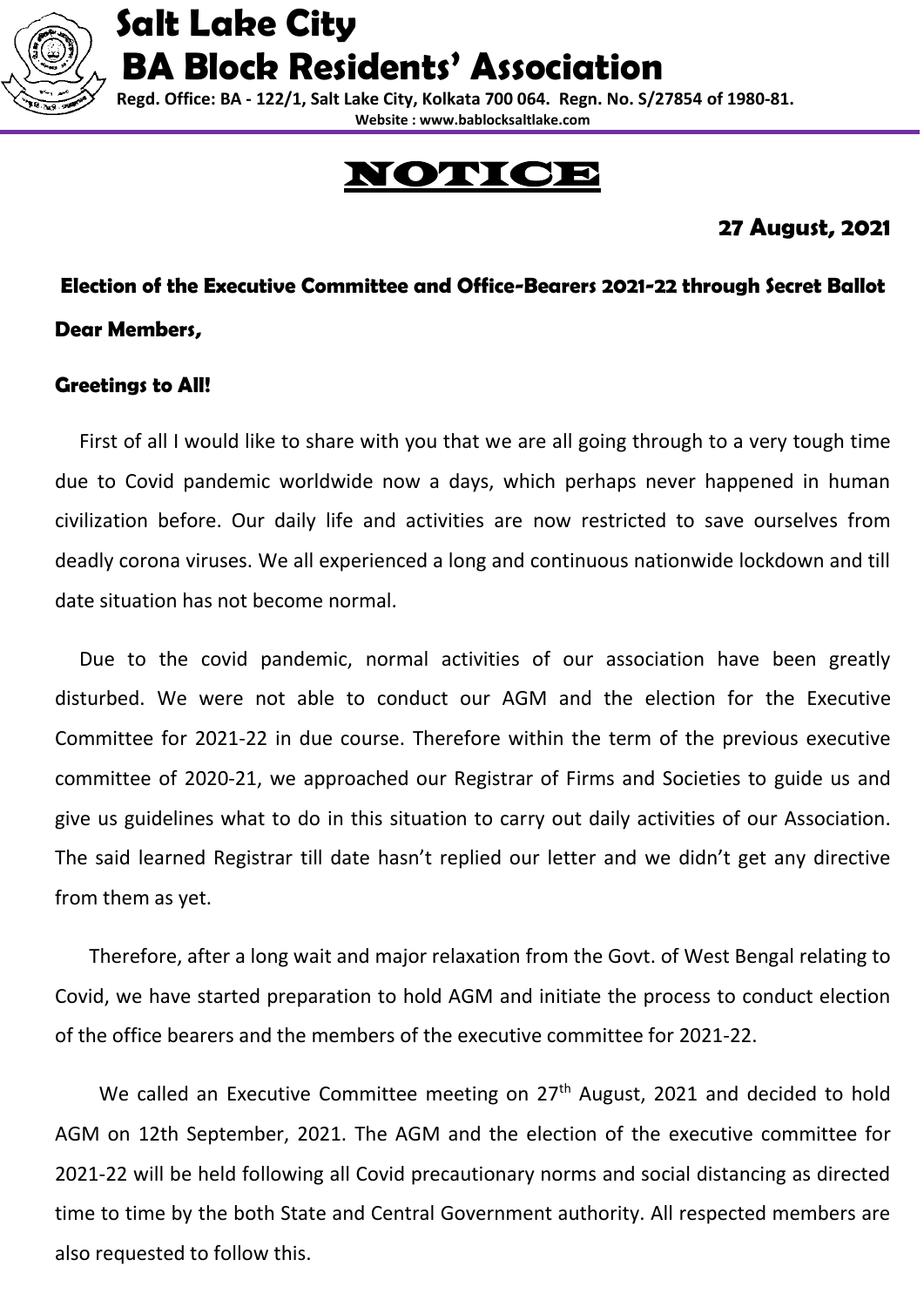

The following minutes of the Meeting of the Executive Committee held on 27<sup>th</sup> August 2021 are self-explanatory. This is for your knowledge and reference please.

Regards and Thanks,

 **Arup Sinha Secretary (2020-21)**

#### **RELEVANT MINUTES OF THE EXECUTIVE COMMITTEE MEETING HELD ON 27 th August 2021**

- It is hereby unanimously resolved that the **Election, of the Office-Bearers and Executive Committee 2021-22** will be conducted through secret ballot, if required at all.
- Hence, it is also unanimously decided to circulate the minutes of this meeting of the Executive Committee amongst the esteemed Members of our Association, and the same shall be treated as the Notice for the ensuing AGM to be held on **12 September, 2021 (Sunday),** and that of the election of the Office-Bearers and the Executive Committee through secret ballot, if required. It is to be noted that in Executive Committee Meeting held on  $27<sup>th</sup>$  August, 2021, the Executive Committee appointed **Mr. Shashwat Nayak**, a well-known Advocate of the Calcutta High Court and a resident of AA-41, Sector-I, Salt-Lake City, Kolkata-700064, as **Members of a One-Member Electoral Panel** with the objective of conducting the election process properly and transparently.

#### **The Executive Committee 2020-21 unanimously decided on the following:**

a) That the Election of the Office-Bearers and the Executive Committee for the year 2021-22 shall be held through secret ballot, if required at all, is in compliance of the provision/s of the Memorandum of the Block Association.

b) That the appointment of the One-Member Electoral Panel is part of the pre-AGM exercise to maintain propriety and transparency.

c) That it is mandatory to initiate the process of elections through secret ballot, if required, well in advance.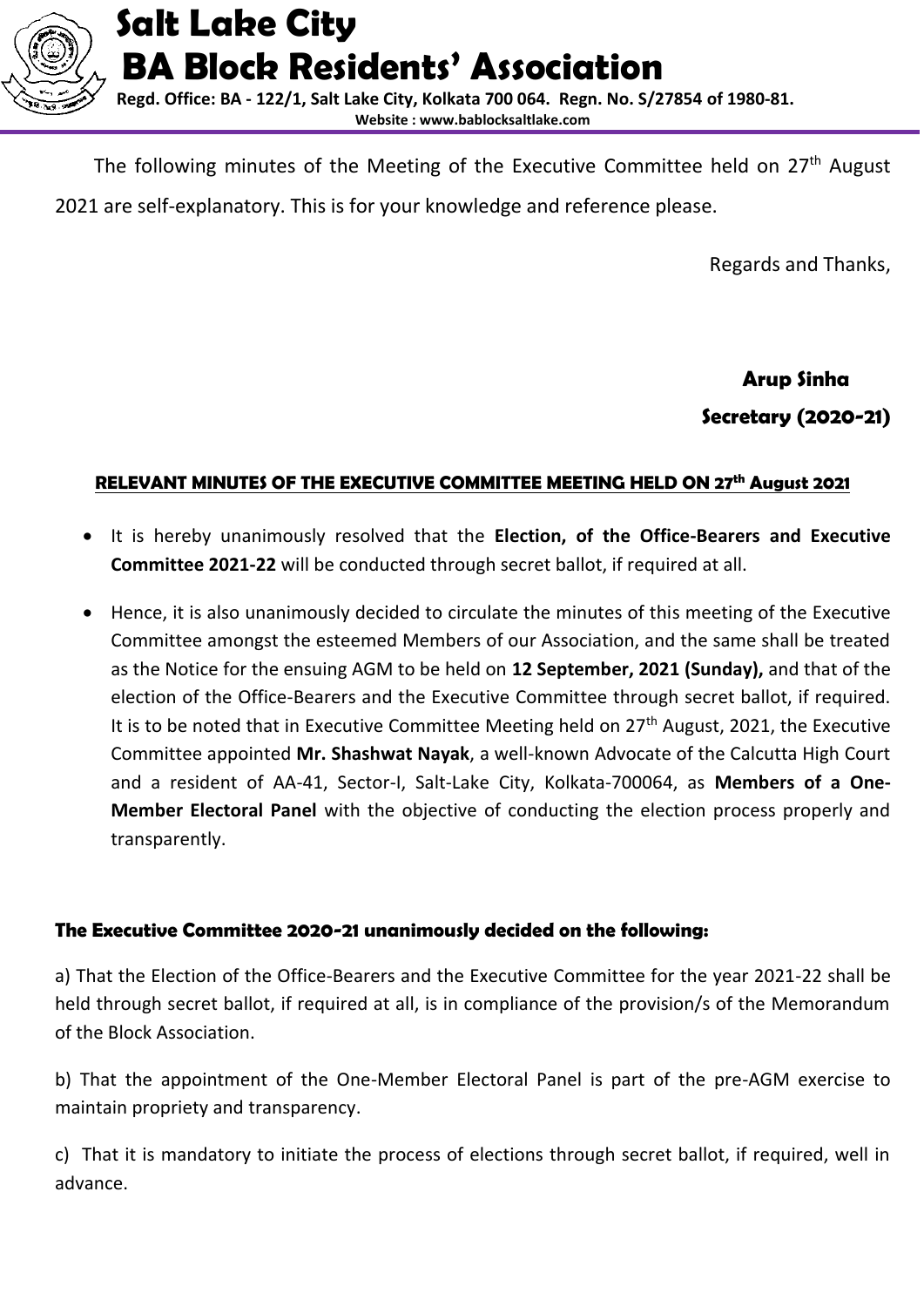

 **Regd. Office: BA - 122/1, Salt Lake City, Kolkata 700 064. Regn. No. S/27854 of 1980-81. Website : www.bablocksaltlake.com**

d) That the appointment of Mr. Shashwat Nayak, who is not a resident of our Block, will lend a modicum of neutrality and impartiality in the process of the Elections through secret ballot, if required, to the next Executive Committee 2021-22.

e) That the President is empowered to ask the Secretary to appoint new Member/s of the One/Two-Member Election Panel in case the Member of the said Panel is absent or resign or opt out mid-way.

#### **The Executive Committee vests the following powers to the Members of the Election Panel:**

Mr. Nayak, shall be responsible for issuing notices on the key dates 1) distribution of nomination forms; 2) Submission of nomination forms; 3) Withdrawal of nomination forms; 3) Scrutiny of nomination forms; 4) Preparation of the final list of the Candidates in the fray in respect of specific posts and 5) and Display of such finalized list for the knowledge of the Members of our Block Association on the Notice Board of our registered office at 'Utsarga', at BA 122/1, Salt Lake, Kolkata 700064.

Mr. Nayak shall be solely responsible for and be in charge of conducting the elections through secret ballot, if required, on 12 September, 2021 (Sunday). Mr. Nayak shall also be responsible for counting the ballots and announcing the results, on the day of the AGM.

Mr. Nayak may appoint his own support staff to assist the whole election process after submitting a proper authorization letter to the President of our Association and approval from our president, mentioning the name/(s) of the staffs and their duties.

#### **The Executive Committee also directs the Secretary:**

- a) To assist Mr. Nayak and hid team in ensuring that the process of election is smooth, transparent and as per the Memorandum of the Association.
- b) The Secretary in consultation with the President can appoint any one suitable candidate from among the Members to perform the roles of the Member/s of the Election Panel, in case the Member is absent/ resign is not available for whatever reasons, during the Election process.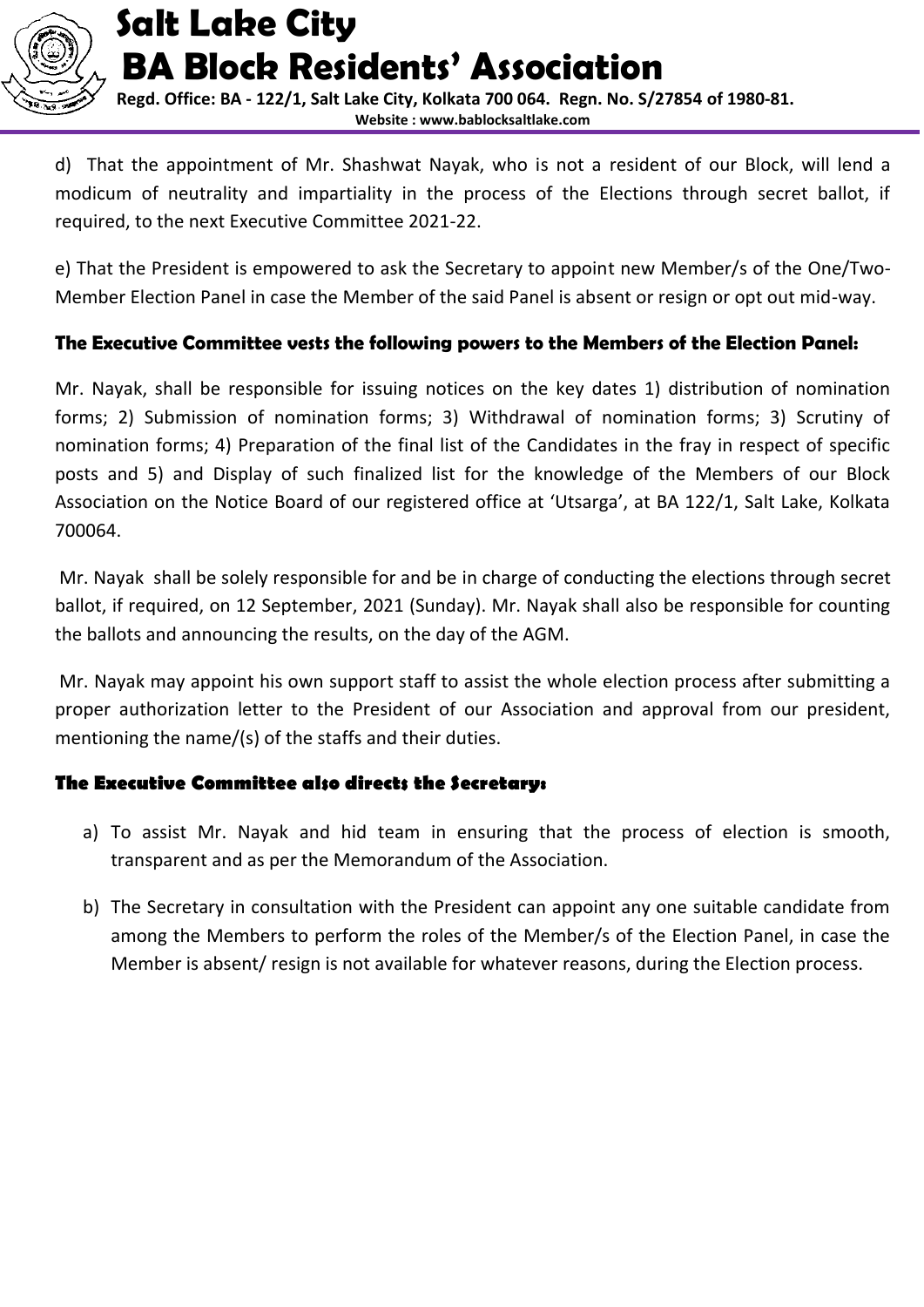

 **Regd. Office: BA - 122/1, Salt Lake City, Kolkata 700 064. Regn. No. S/27854 of 1980-81. Website : www.bablocksaltlake.com**

# **IOTICI**

 **28 August, 2021**

#### **Election of the Executive Committee and Office-Bearers 2021-22 through Secret Ballot**

**Dear Members of BA Block Salt Lake City Residents' Association,**

I the undersigned have been requested by the Executive Committee 2020-21 of Salt Lake City BA Block Residents' Association to take over as the Member of the One-Member Election Panel and help in the smooth conduct of the **Election of the Office-Bearers and the Executive Committee for the Year 2021-22** through secret ballot, if required at all, during **the 42nd Annual General Meeting of the Block Association, scheduled to be held on 12 September 2021 (Sunday).**

I give my consent to perform the tasks as defined by the Executive Committee 2020-21 of Salt Lake City BA Block Residents' Association and promise to do the job to the best of my ability and sincerity.

Accordingly, I have prepared a schedule of the Election Process as per which the Election of the Office-Bearers and Executive Committee 2021-22 through secret ballot, if required, shall be held on 12<sup>th</sup> September, 2021 (Sunday), during the 42<sup>nd</sup> Annual General Meeting of the Block Association.

The Elections through secret ballot will be held for the positions of **President** (One); **Vice-Presidents** (Two), **Secretary** (One), **Joint Secretary** (One); **Assistant Secretary** (One); **Treasurer** (One) and **Members of the Executive Committee** (Fourteen).

### **THE FOLLOWING IS THE SCHEDULE**

**01 September 2021 (6 pm):** Publication of VOTERS' LIST and display of the same on the NOTICE BOARD at 'UTSARGA' (BA Block Community Building), BA 122/1, Salt Lake, Kolkata 700 064.

**03 September 2021 (from 7 pm to 9 pm):** Issue of nomination papers at 'UTSARGA', BA 122/1, Salt Lake, Kolkata 700 064.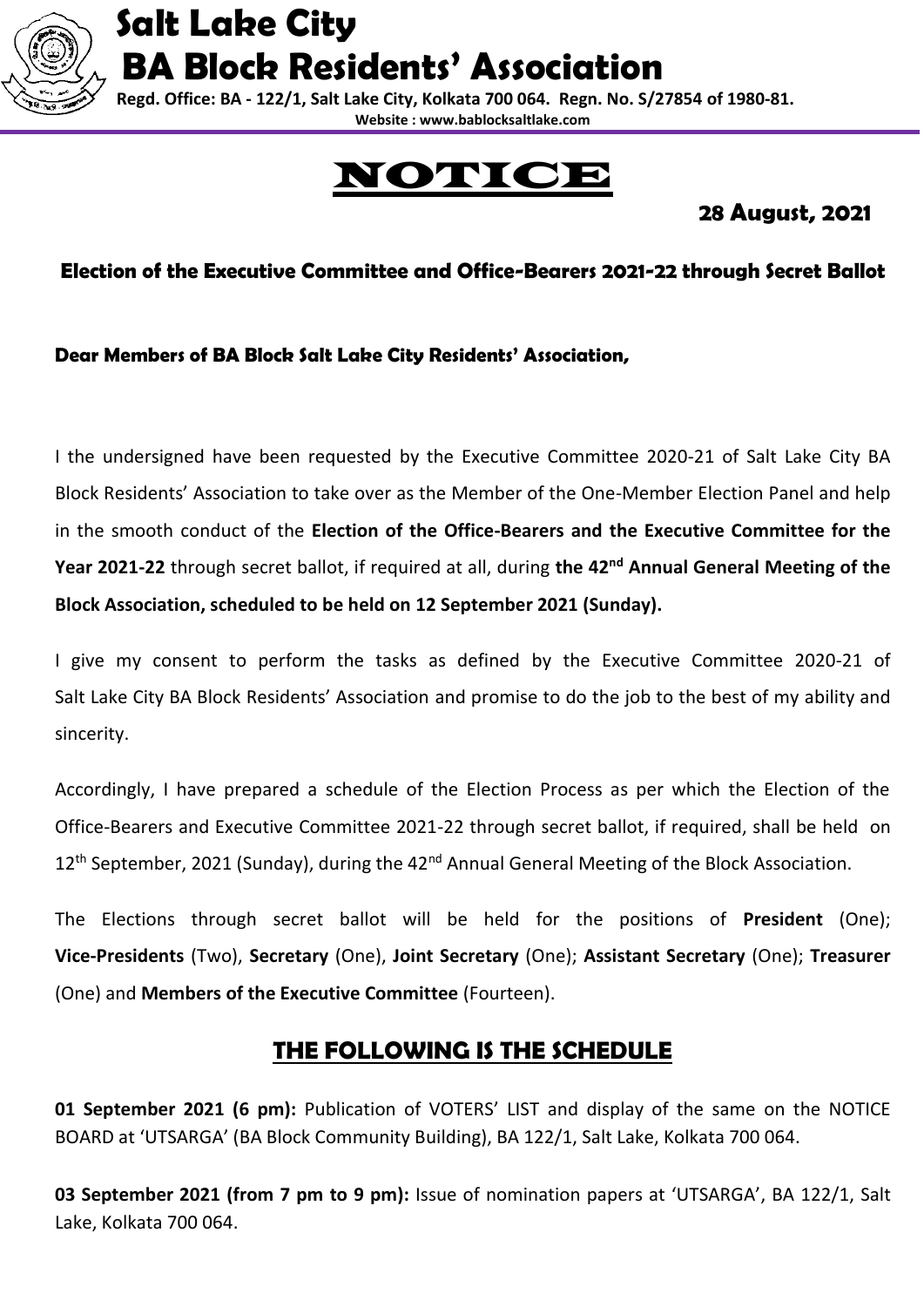

 **Regd. Office: BA - 122/1, Salt Lake City, Kolkata 700 064. Regn. No. S/27854 of 1980-81. Website : www.bablocksaltlake.com**

**04 September 2021 (from 7 pm to 9 pm):** Submission of Nomination Papers at 'UTSARGA', BA 122/1, Salt Lake, Kolkata 700 064.

**05 September 2021:** Scrutiny of Nomination papers.

**06 September 2021 (from 7 pm to 9 pm):** Withdrawal of Nomination Papers at 'UTSARGA', BA 122/1, Salt Lake, Kolkata 700 064.

**09 September 2021:** Publication of the FINAL LIST of the Candidates in the fray and Circulation of the same for the knowledge of the Members of Salt Lake City BA Block Residents' Association.

**10 September 2021 (from 7pm to 8 pm) :** All queries regarding the above may please be made at 'UTSARGA', BA 122/1, Salt Lake, Kolkata 700 064.

**12 September 2021 (from 2 pm to 5 pm):** Voting for the Executive Committee and Office-Bearers 2021-22 through Secret Ballot, if required at all. Timing may change if necessary on the day of AGM.

**12 September 2021 (After Voting is completed):** Declaration of results of Election of the Executive Committee and Office-Bearers 2021-22 by the Election Panel.

This is for your information please. I seek support and cooperation from you all.

*The election of the executive committee for 2021-22 will be held following all Covid precautionary norms and social distancing as directed time to time by the both State and Central Government authority as we are still going through Covid pandemic and a lot of restrictions are imposed on us to protect ourselves. All respected members are also requested to follow this.*

Enclosed please find a set of procedures and guidelines to be followed for the composition and election of the Office-Bearers and Members of the Executive Committee 2021-22 of Salt Lake City BA Block Residents' Association, by secret ballot, if required.

Regards and thanks,

 **(Shashwat Nayak)** 

Member, One-Member Election Panel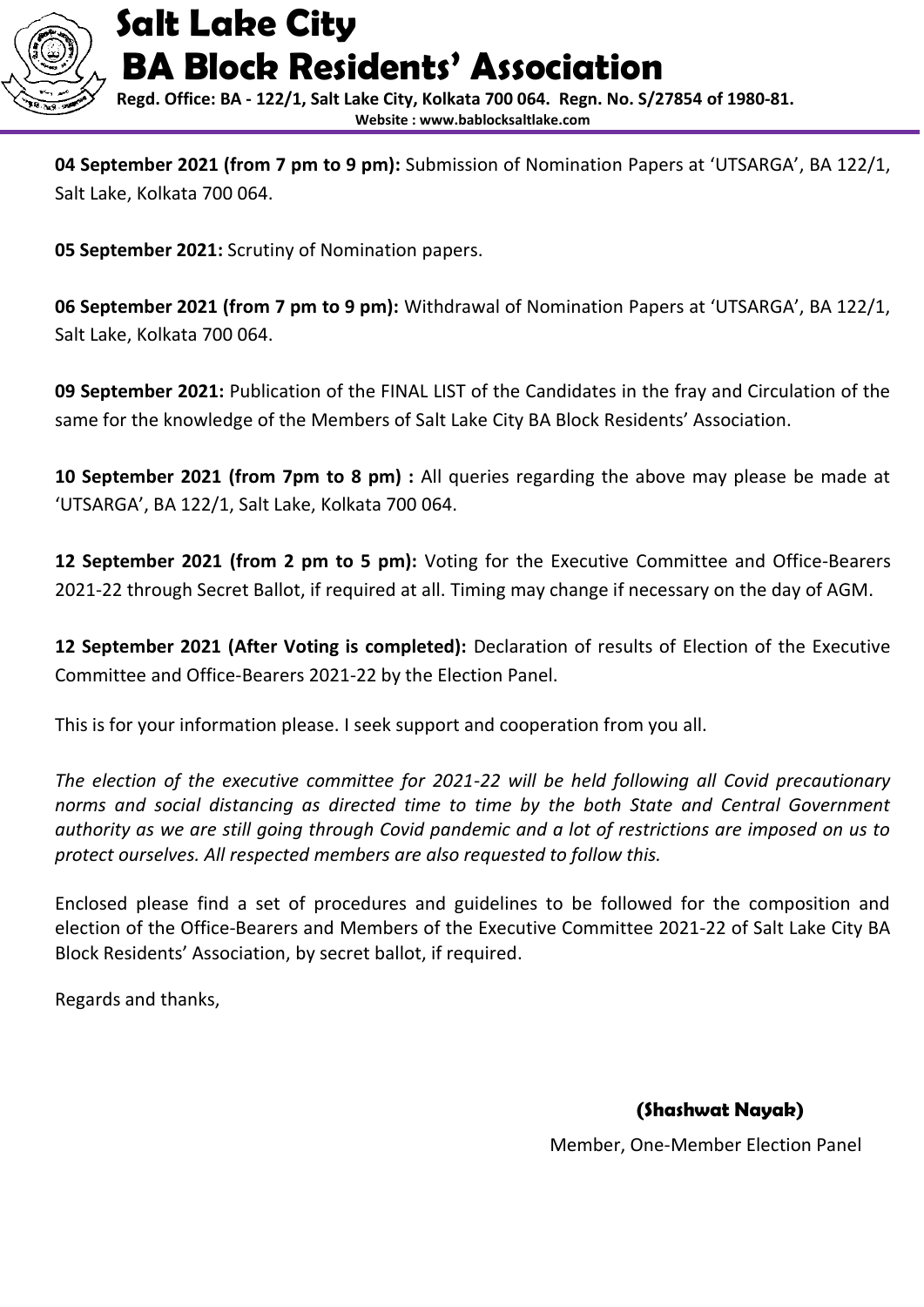

 **Regd. Office: BA - 122/1, Salt Lake City, Kolkata 700 064. Regn. No. S/27854 of 1980-81. Website : www.bablocksaltlake.com**

#### **PROCEDURES AND GUIDELINES TO BE FOLLOWED FOR THE ELECTION OF OFFICE-BEARERS AND MEMBERS OF THE EXECUTIVE COMMITTEE 2021-22 BY SECRET-BALLOT, IF REQUIRED**

- 1. In order to ensure greater transparency, a One-Member Election Panel comprising **Mr. Shashwat Nayak,** a well-known Advocate of the Calcutta High Court and a resident of AA-41, Sector-I, Salt Lake City, Kolkata-700064, will conduct the ensuing election of Office-Bearers and Members of the Executive Committee 2021-22 by secret ballot, if required.
- 2. All Members of the Salt Lake City BA Block Association (except defaulters) are eligible to cast their votes.
- 3. A Member will be termed "Defaulter" if his/her annual Membership fee is not cleared within 31 March 2021, of the last Financial Year (2020-21).
- 4. One Member can contest for one post only.
- 5. The list of eligible voters will be displayed on the Notice Board at "Utsarga", BA 122/1, Salt Lake, Kolkata-700064.
- 6. The One-Member Election Panel can select/ appoint Polling Officers/ Assistants, if required, to assist them in the smooth conduct of election of Office-Bearers and Members of the Executive Committee 2021-22.
- 7. The Election Panel will notify the election process along with the Election Schedule by 29<sup>th</sup> August 2021.
- 8. Election notification will be published at least 14 days before the date of election to be held during the Annual General Meeting of the Block Association scheduled for 12 September, 2021 (Sunday).
- 9. All eligible candidates must fill his/ her nominations in prescribed forms to be distributed by the Election panel as per schedule notified by them.
- 10.All willing candidates shall have to collect his/ her nomination forms from the Election Panel Members/ Member personally by putting his/ her signature in a register as per schedule decided by them, at "Utsarga" at BA 122/1, Salt Lake, Kolkata-700064. The Election Panel Member/ Members has/have the discretionary power to issue nomination form to an authorized representative (who is also a Member, and not a defaulter, of the Block Association) of a Member willing to contest.
- 11.Each nomination must be proposed by one Member, who is not a defaulter, and seconded by another Member, who is not a defaulter.
- 12. Election through secret ballot, if required, to be held on the day of the  $42<sup>nd</sup>$  AGM of the Block Association scheduled for 12 September, 2021 (Sunday), and the results will be announced by the Election Panel Members/ Member at the AGM itself, as per the Agenda No 8 (To conduct General Elections to be held and to elect the Executive Committee and Office-Bearers for the Year 2021-22) is scheduled to come up for discussion.